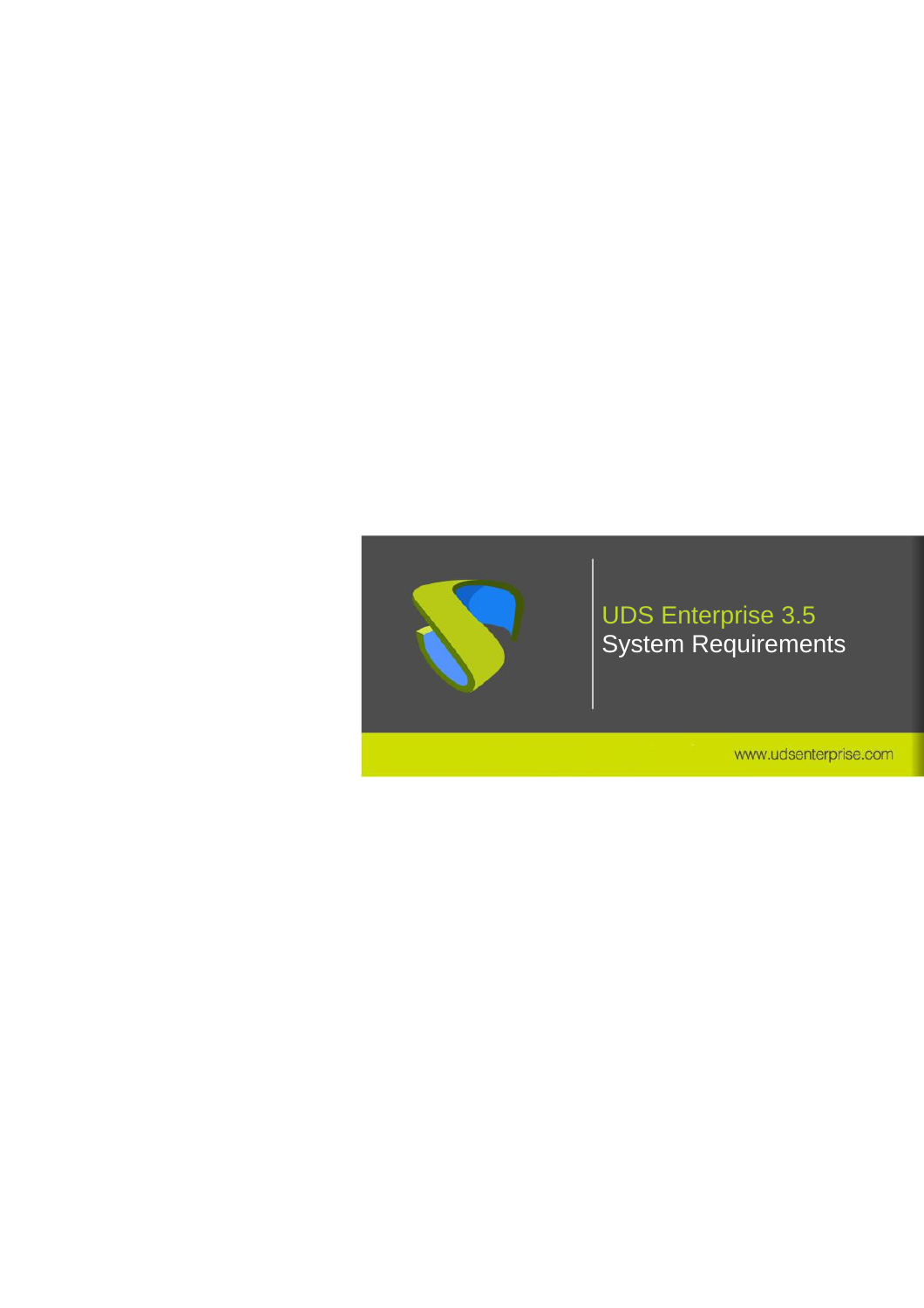

## **INDEX**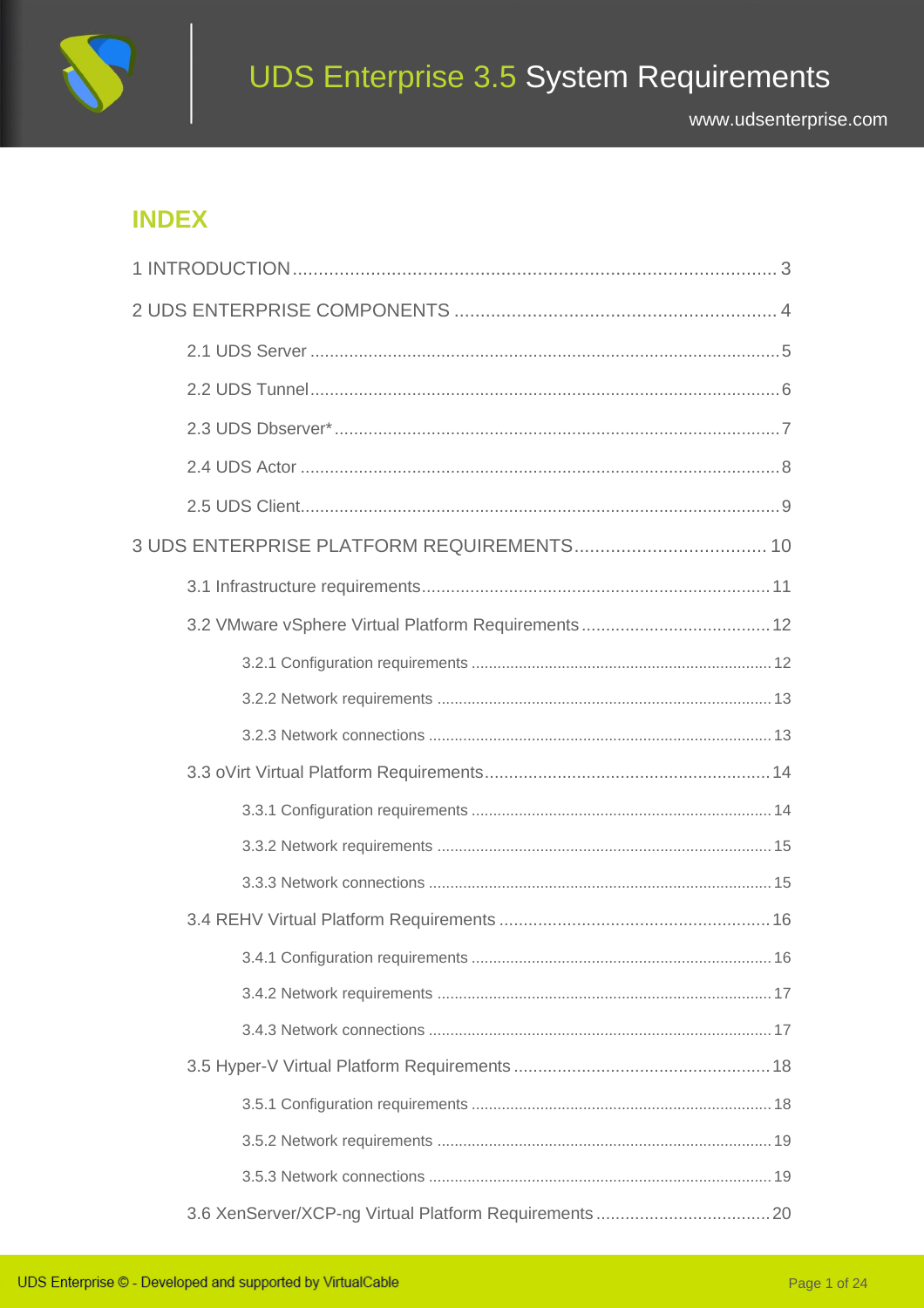

# UDS Enterprise 3.5 System Requirements

#### [www.udsenterprise.com](https://www.udsenterprise.com/)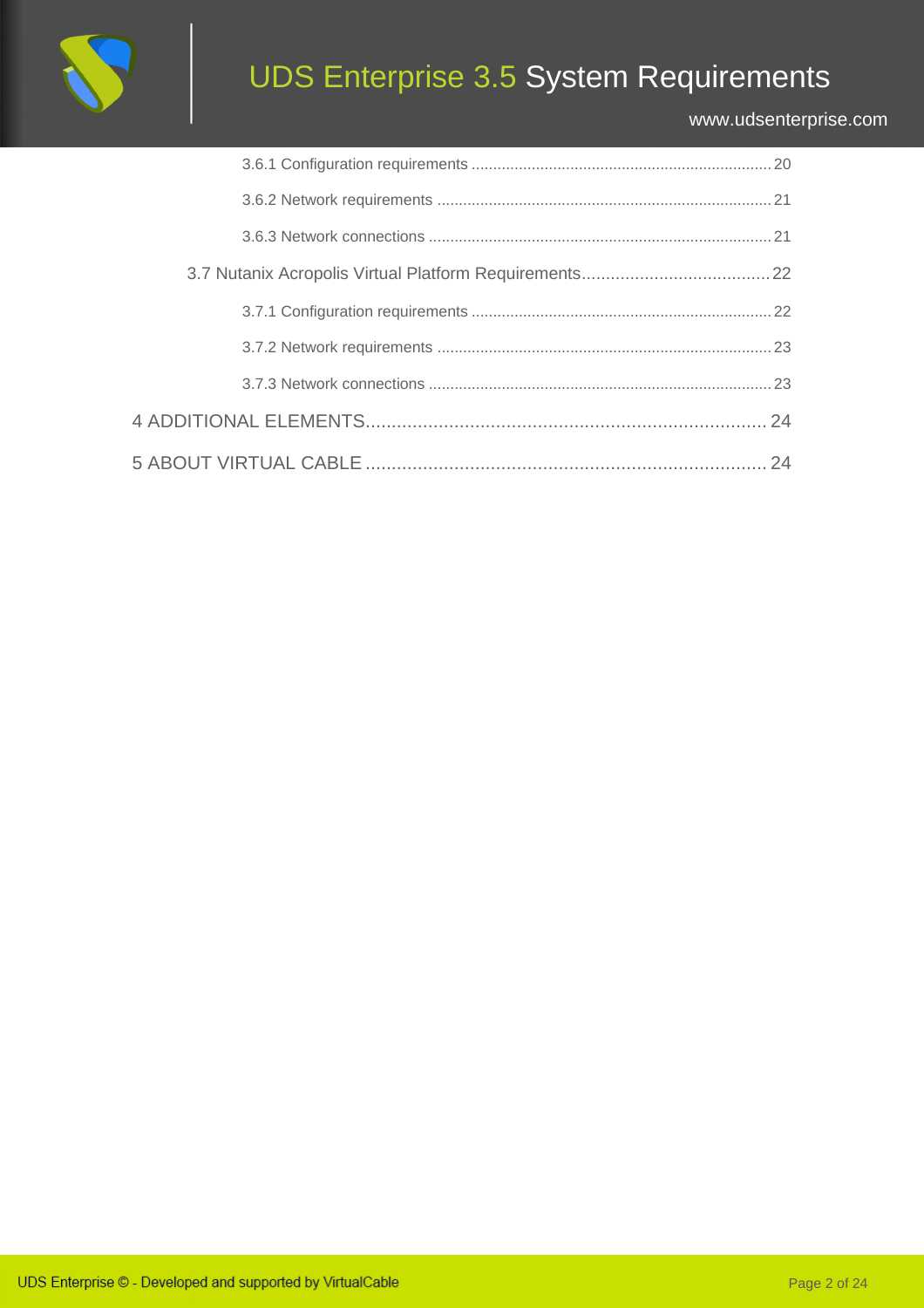

### <span id="page-3-0"></span>**1 INTRODUCTION**

UDS Enterprise is a cross-platform connection broker for Windows and Linux desktop and application virtualization. It manages user access to virtual desktops, virtual applications and any service registered in the system. It also allows to enable remote access to physical or virtual machines.

UDS Enterprise provides a set of software elements that make up a platform for the automatic management of the life cycle, administration and deployment of VDI and vApp.

This document contains the system requirements that will allow to host a platform with UDS Enterprise, for the correct interaction with the chosen virtualization platform/s.

You will also find a description of the different components of the UDS Enterprise platform, as well as their technical requirements.

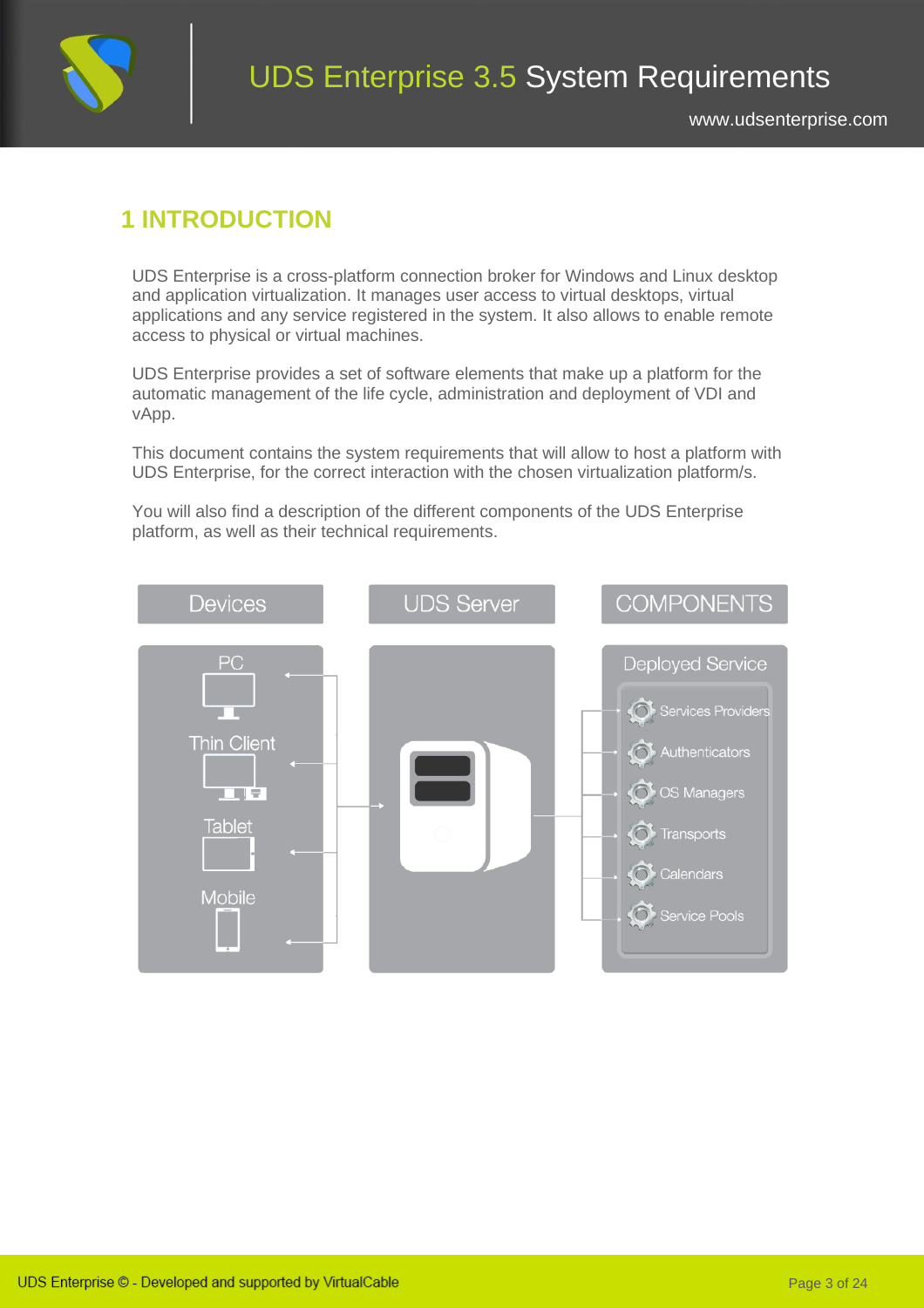

## <span id="page-4-0"></span>**2 UDS ENTERPRISE COMPONENTS**

UDS Enterprise is made up of 5 elements that interact with each other:

- **UDS Sever (Broker):** It is installed as a virtual machine (VM) and is provided in virtual appliance format.
- **UDS Tunnel:** It is installed as a VM and is provided in virtual appliance format.
- **UDS Dbserver**: It is installed as a VM and it is provided in virtual appliance format.
- **UDS Actor:** It is installed as a service in the VM that will be used as a template for the deployment of the desktop groups.
- **UDS Client:** It is installed on the client computer to be able to connect with desktop services (with all connection protocols except HTML5).



The characteristics and technical requirements of each of them are defined below: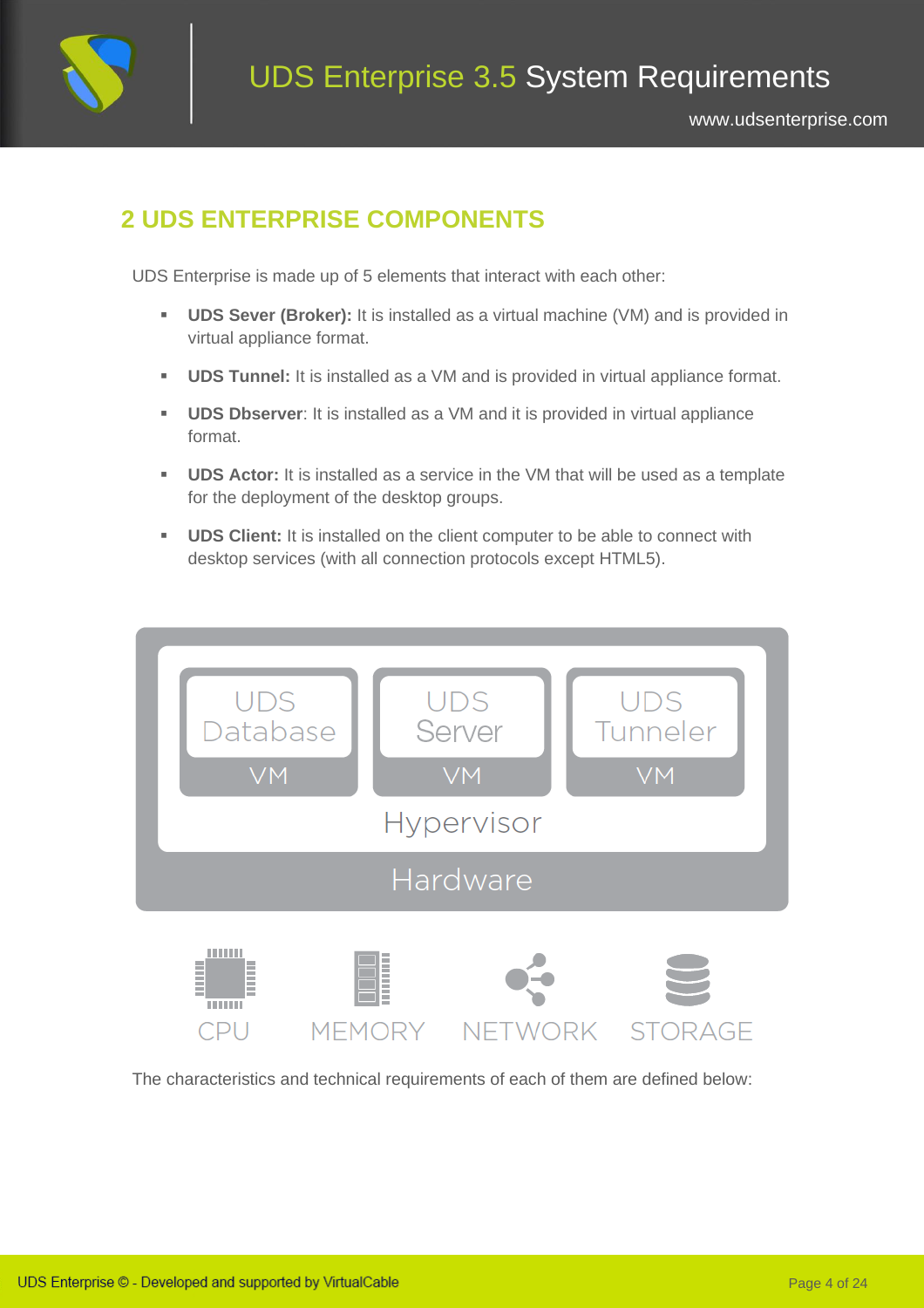

## <span id="page-5-0"></span>**2.1 UDS Server**

It is the software that mediates between clients and service providers. It is the main piece of UDS Enterprise. It performs the functions of connection Broker to the desktop services allowing the administration and management of the platforms defined as implemented services.

#### **Virtual Appliance with the following features:**

- Virtual disk: 8 GB
- Memory: 2 GB
- CPU: 2 vCPU
- Network: 1 vNIC

- 1 IP address
- DNS IP
- Network mask
- IP Gateway
- Domain name
- IP of the database
- Port and name of the database instance
- Database username and password
- Activation code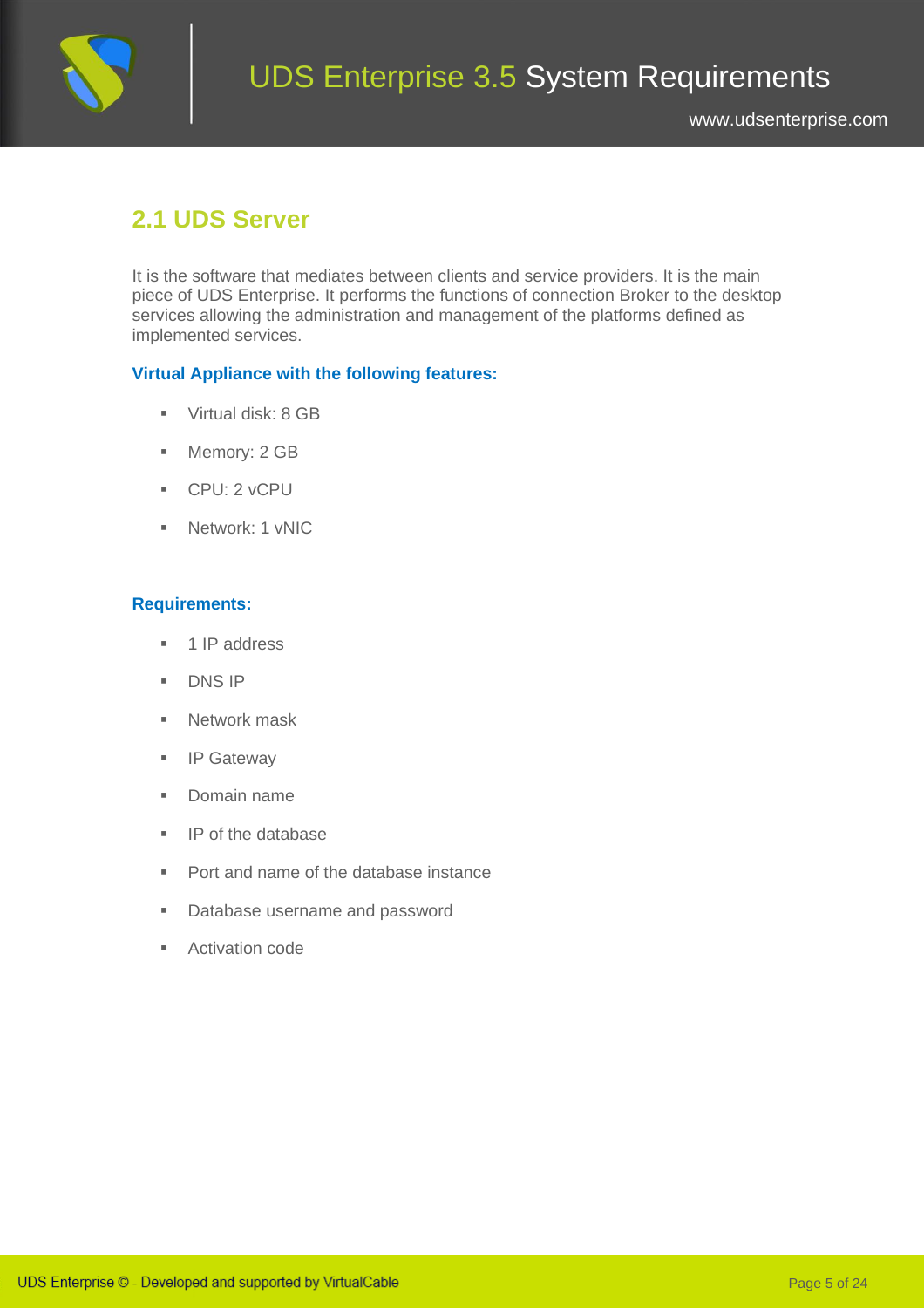

## <span id="page-6-0"></span>**2.2 UDS Tunnel**

This software is responsible for establishing secure connections to desktop services through the WAN and providing HTML5 access to services.

The UDS Tunnel allows you to connect from any device/browser/client to desktop services through an SSH tunnel without having previously installed any type of software. In addition, it enables RDP access to desktop services through HTML5.

#### **Virtual Appliance with the following features:**

- Virtual disk: 13 GB
- Memory: 2 GB
- CPU: 2 vCPU
- **■** Network: 1 vNIC

- 1 IP address
- DNS IP
- Network mask
- IP Gateway
- Domain name
- IP UDS Server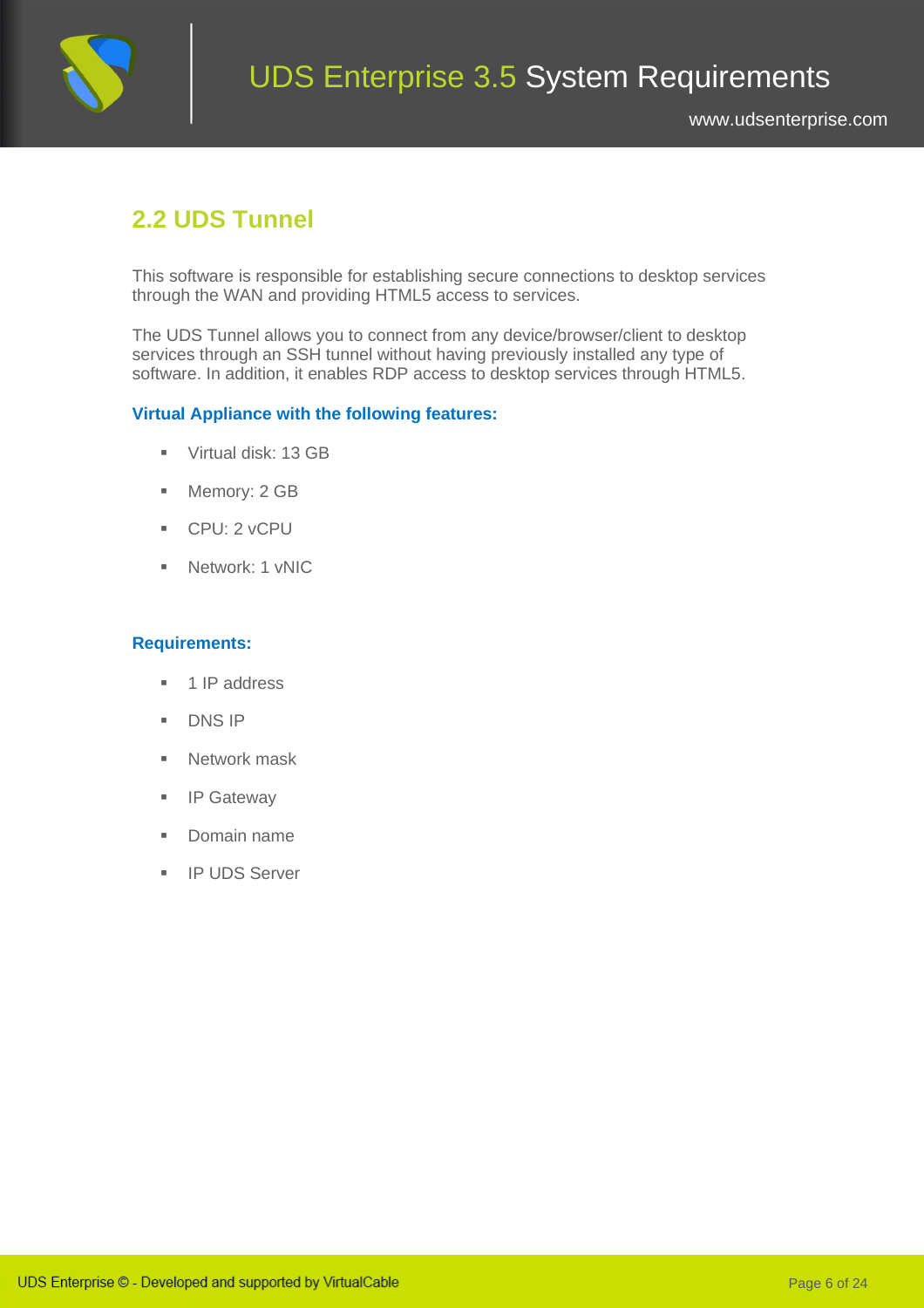

## <span id="page-7-0"></span>**2.3 UDS Dbserver\***

It is the component that is responsible for storing all the data of the UDS system, such as service providers, authenticators, connectivity, etc... and all the information that will make possible the generation of statistics.

Currently, the MySQL database manager version 5.6 or higher and MariaDB version 10.3 or higher are supported.

It is necessary to have a MySQL database at the time of installation, properly configured with a valid instance and a user with permissions.

#### **IMPORTANT!**

If you do not have such a database manager, Virtual Cable can provide this component as a virtual appliance. This component is not included in the UDS Enterprise support.

#### **Virtual Appliance with the following features:**

- Virtual Disk: 10 GB
- Memory: 1 GB
- CPU: 2 vCPUs
- Network: 1 vNIC

- 1 IP address
- DNS IP
- Network mask
- IP Gateway
- Domain name
- Database instance name
- User with permissions on the instance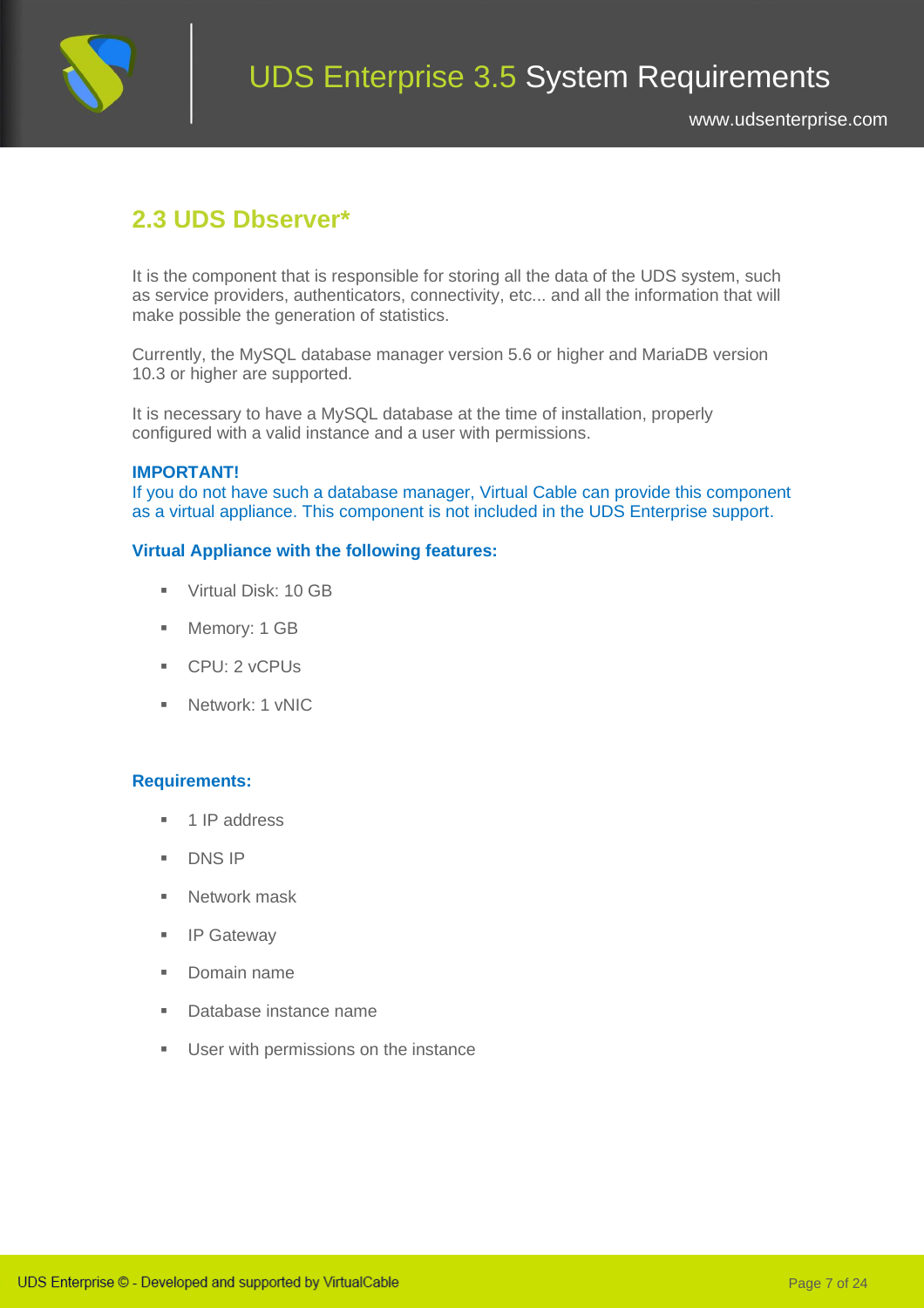

## <span id="page-8-0"></span>**2.4 UDS Actor**

It is the software that performs the communication and interface functions for the transmission of data (virtual desktop status, machine name...) and commands between the Broker and the desktop services managed by UDS Enterprise.

It is installed as a service on the virtual machine to be used as a template (gold image) to generate virtual desktops, on Windows RDS application servers and on static machines (physical or virtual) to control user sessions.

#### **The supported operating system are:**

- Windows 11
- Windows 10
- Windows 8.1
- Windows 8
- Windows 7
- Windows Server 2022
- **■** Windows Server 2019
- **■** Windows Server 2016
- Windows server 2012 R2
- Linux (Debian, Ubuntu, CentOS, Fedora, OpenSuse, etc...)

- .Net Framework 3.5 SP1 (Windows machines)
- Python 3.6 (Linux machines)
- **·** IP UDS Server
- User with administrator permissions in UDS
- Administrator user password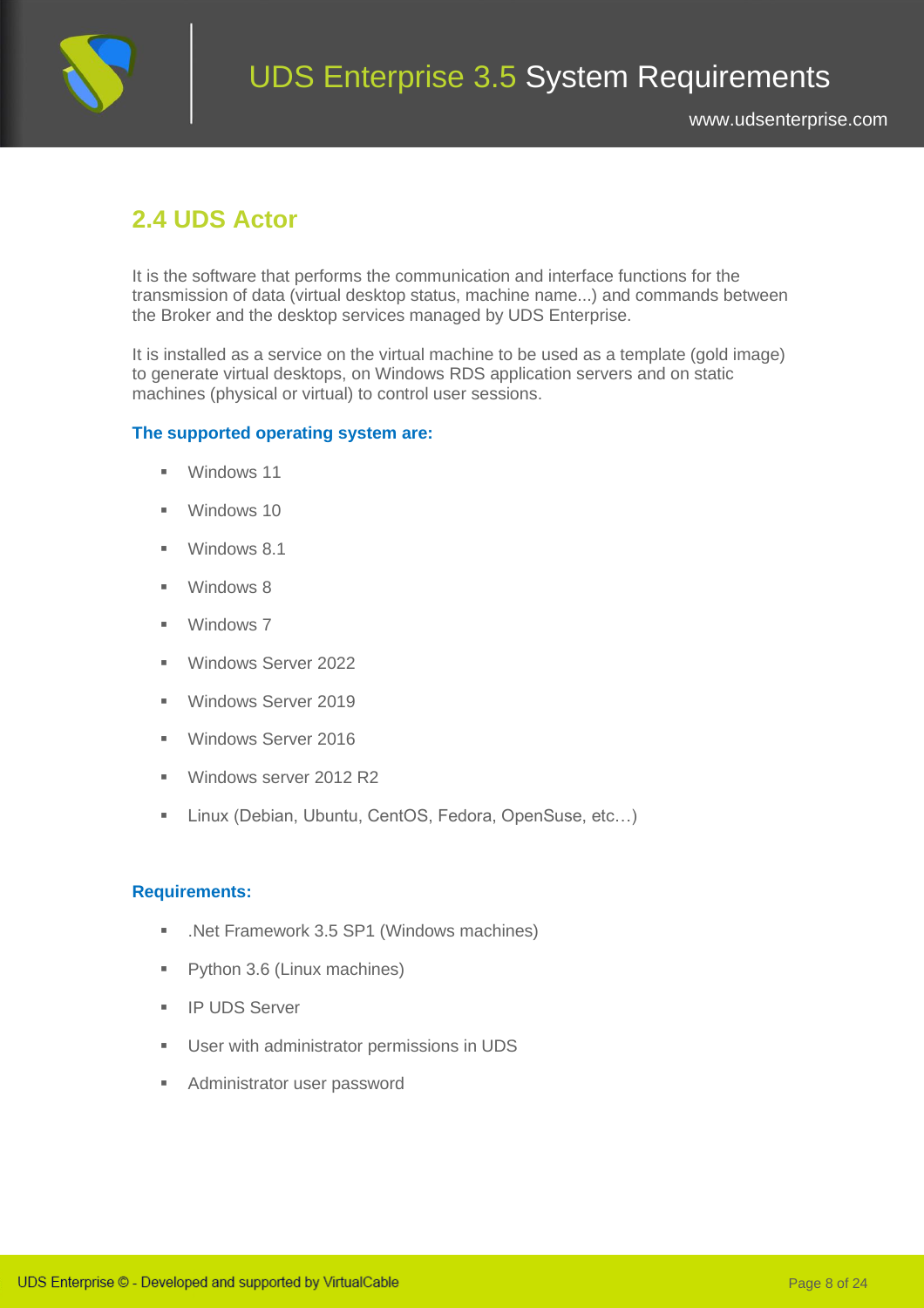

## <span id="page-9-0"></span>**2.5 UDS Client**

It is the software that makes the call to the connection protocol to connect to desktop services configured in UDS.

It is installed on the client computer to be able to connect to desktop services.

#### **The supported operating system are:**

- Windows 11
- Windows 10
- Windows 8.1
- Windows 8
- Windows 7
- Windows 2022
- Windows 2019
- Windows 2016
- Windows server 2012 R2
- Linux (Debian, Ubuntu, CentOS, Fedora, OpenSuse, etc…)
- MAC OSX (10.5 or higher)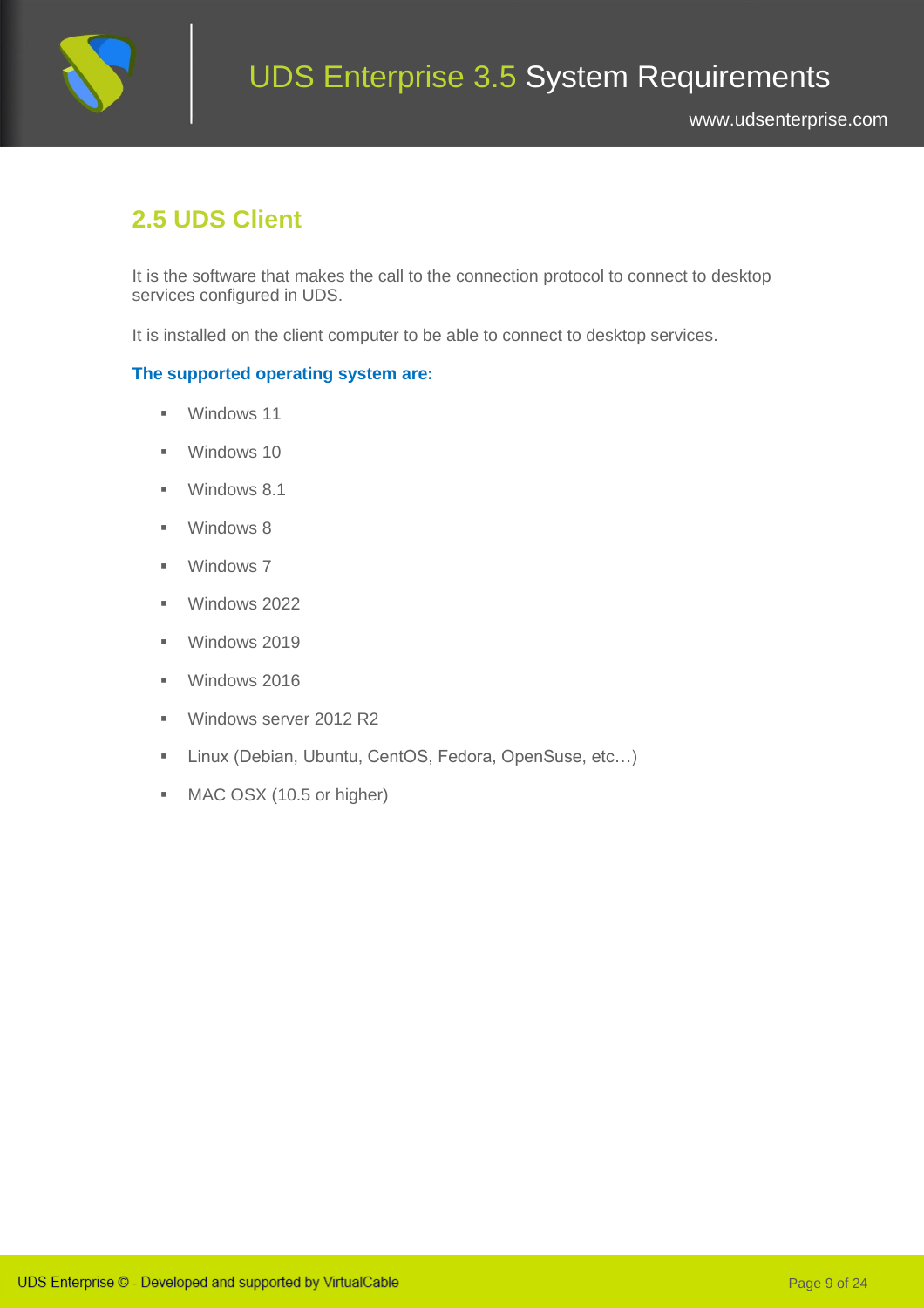

## <span id="page-10-0"></span>**3 UDS ENTERPRISE PLATFORM REQUIREMENTS**

The UDS Enterprise components can be hosted on different virtualization platforms.

Although the UDS Enterprise components are hosted on a single virtual platform, UDS Enterprise is capable of managing the deployment of virtual desktops on multiple virtual platforms that are completely independent of the virtual platform where UDS Enterprise is hosted.

The contents of this section describe the requirements to install UDS Enterprise on different virtualization platforms and the requirements of the virtual platform on which the software will be installed.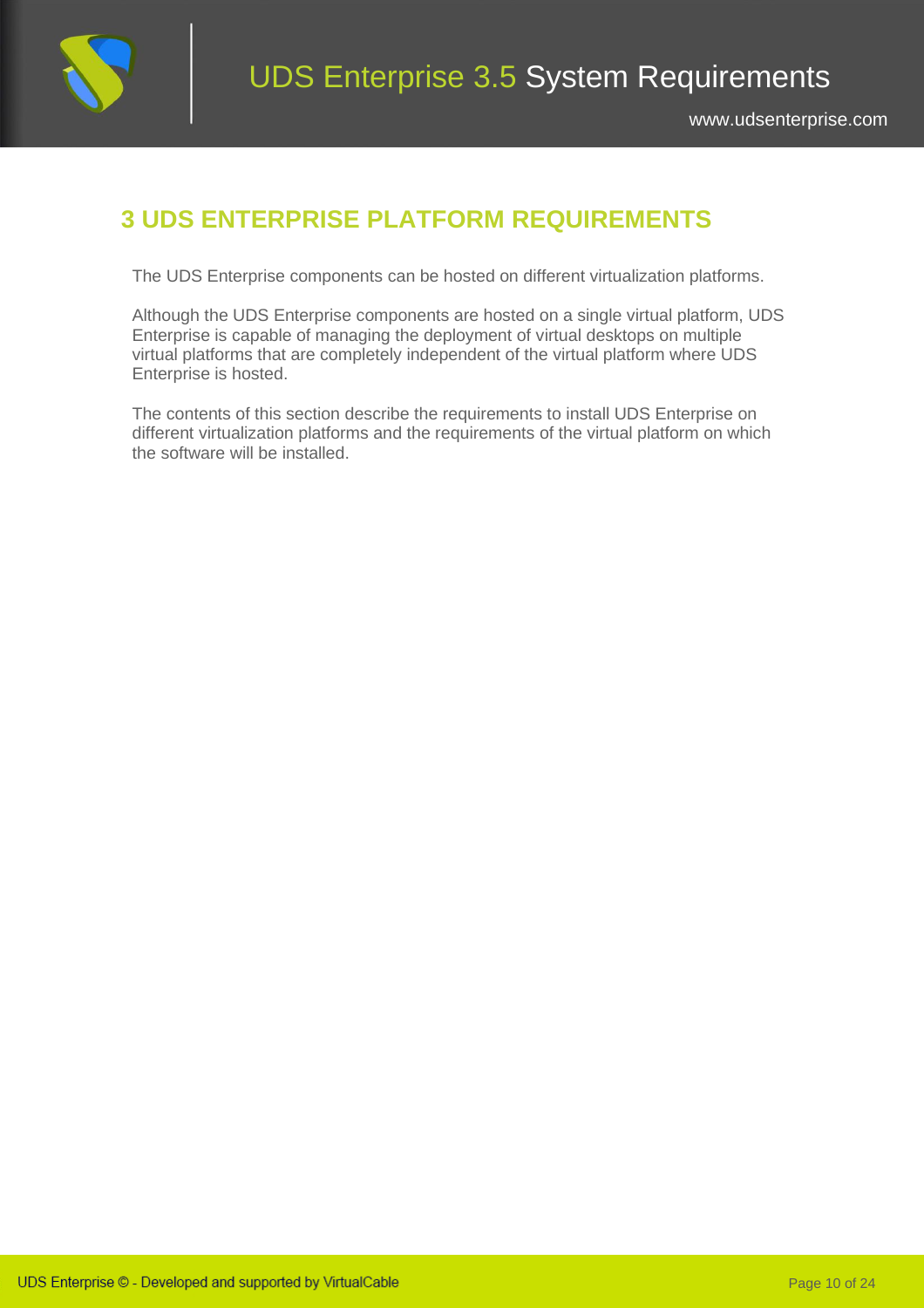

### <span id="page-11-0"></span>**3.1 Infrastructure requirements**

The infrastructure requirements necessary for UDS Enterprise to be deployed are:

- **Virtualization platform.** It will be in charge of hosting the generated virtual desktops and running the servers that make up UDS.
	- o User and Password of the virtualization platform manager with administrator permissions.
- **DNS server.** This service is necessary both for the proper functioning of the virtual platform and for the UDS platform to be deployed.
- **DHCP server.** You need a DHCP server that allows you to assign IP addresses to the virtual desktop groups automatically created by UDS.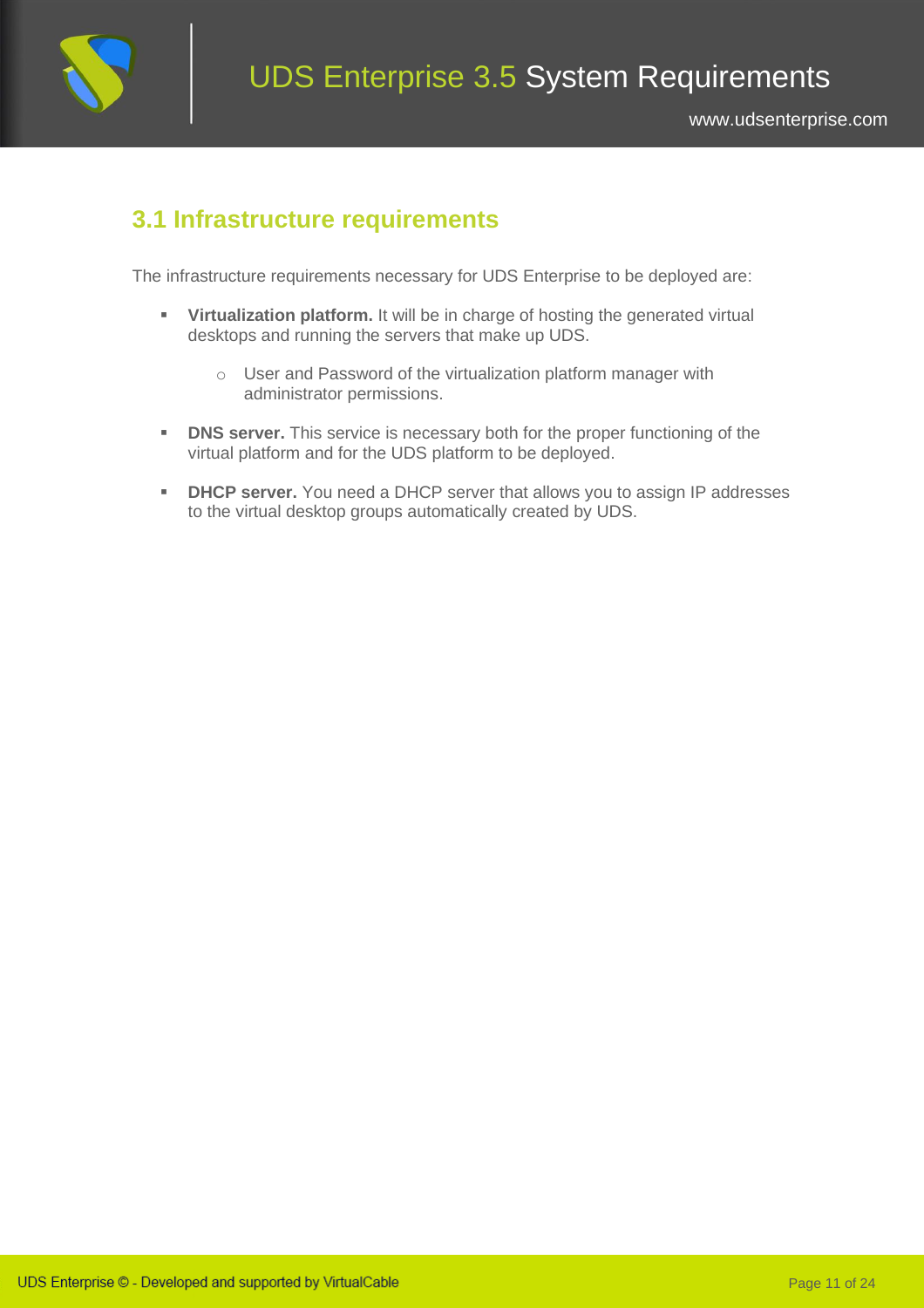

### <span id="page-12-0"></span>**3.2 VMware vSphere Virtual Platform Requirements**

UDS Enterprise can be deployed on VMware vSphere 6 or higher.

To know the requirements of a VMware vSphere platform, you can consult the manufacturer's documentation.

<span id="page-12-1"></span>The VMware platform on which UDS will be deployed must meet the following requirements:

#### 3.2.1 Configuration requirements

- At least one VMware ESXi server with a valid license is required to host the UDS servers and generate the virtual desktops.
- The vSphere platform must be managed by a vCenter with a valid license.
- For UDS Enterprise to be installed and to send requests to vCenter and for them to be executed, it is necessary to have the credentials of a user with administrative permissions on the VMware vSphere platform on which the virtual desktops will be deployed.
- **EXT** It is necessary to have defined at least one Virtual Machine Port Group to which the virtual servers of the UDS platform will be connected.
- It is necessary to have defined at least one Virtual Machine Port Group to which the different virtual desktops managed by UDS will be connected.
- **EXTE:** It is necessary to have at least one folder in the "virtual machines and templates" view.
- At least 34 GB of free disk space is required to host the virtual servers that make up UDS.
- At least 5 GB of free RAM is necessary to host the virtual servers that make up UDS.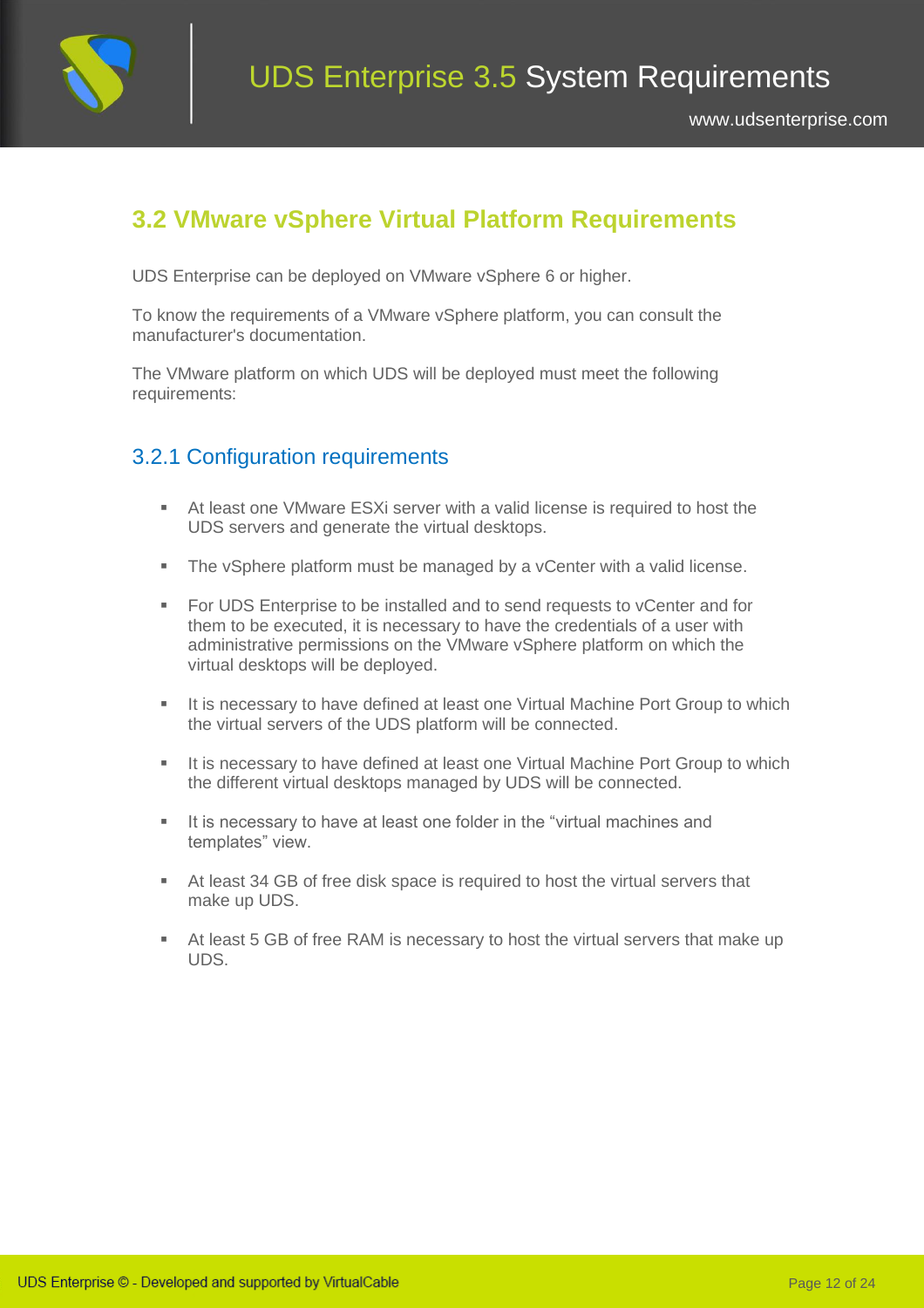

### <span id="page-13-0"></span>3.2.2 Network requirements

For the UDS network configuration it is necessary to have the following elements available and defined:

- Save at least 3 IP addresses within the same range:
	- $\checkmark$  1 IP for the UDS Broker.
	- $\checkmark$  1 IP for the MySQL database.
	- $\checkmark$  1 IP for the Tunnel (in case this is necessary).
- It will also be necessary to have available:
	- $\checkmark$  Network masks.
	- $\checkmark$  IP address of the DNS server.
	- ✓ Gateway IP address.
	- $\checkmark$  Domain Name (if any).
	- ✓ vCenter IP address.

### <span id="page-13-1"></span>3.2.3 Network connections

| Origin             | <b>Destination</b>        | <b>Port</b>              |
|--------------------|---------------------------|--------------------------|
| <b>UDS Server</b>  | <b>UDS MySQL</b>          | 3306                     |
| <b>UDS Server</b>  | <b>vCenter</b>            | 443                      |
| <b>UDS Server</b>  | Authenticator             | 389, 636, XXX            |
| <b>UDS Server</b>  | Virtual desktops          | 3389 (RDP), 22 (NX), XXX |
| <b>UDS Server</b>  | <b>UDS Tunnel</b>         | 80                       |
| UDS Server (Actor) | Virtual desktops          | 43910                    |
| Virtual desktops   | <b>UDS Server (Actor)</b> | 80/443                   |
| <b>UDS Tunnel</b>  | Virtual desktops          | 3389 (RDP), 22 (NX), XXX |
| <b>UDS Tunnel</b>  | <b>UDS Server</b>         | 80                       |
| <b>Users</b>       | <b>UDS Server</b>         | 80/443                   |
| Users (LAN)        | Virtual desktops          | 3389 (RDP), 22 (NX), XXX |
| <b>Users</b>       | <b>UDS Tunnel</b>         | 443                      |
| Users              | <b>UDS Tunnel (HTML5)</b> | 10443                    |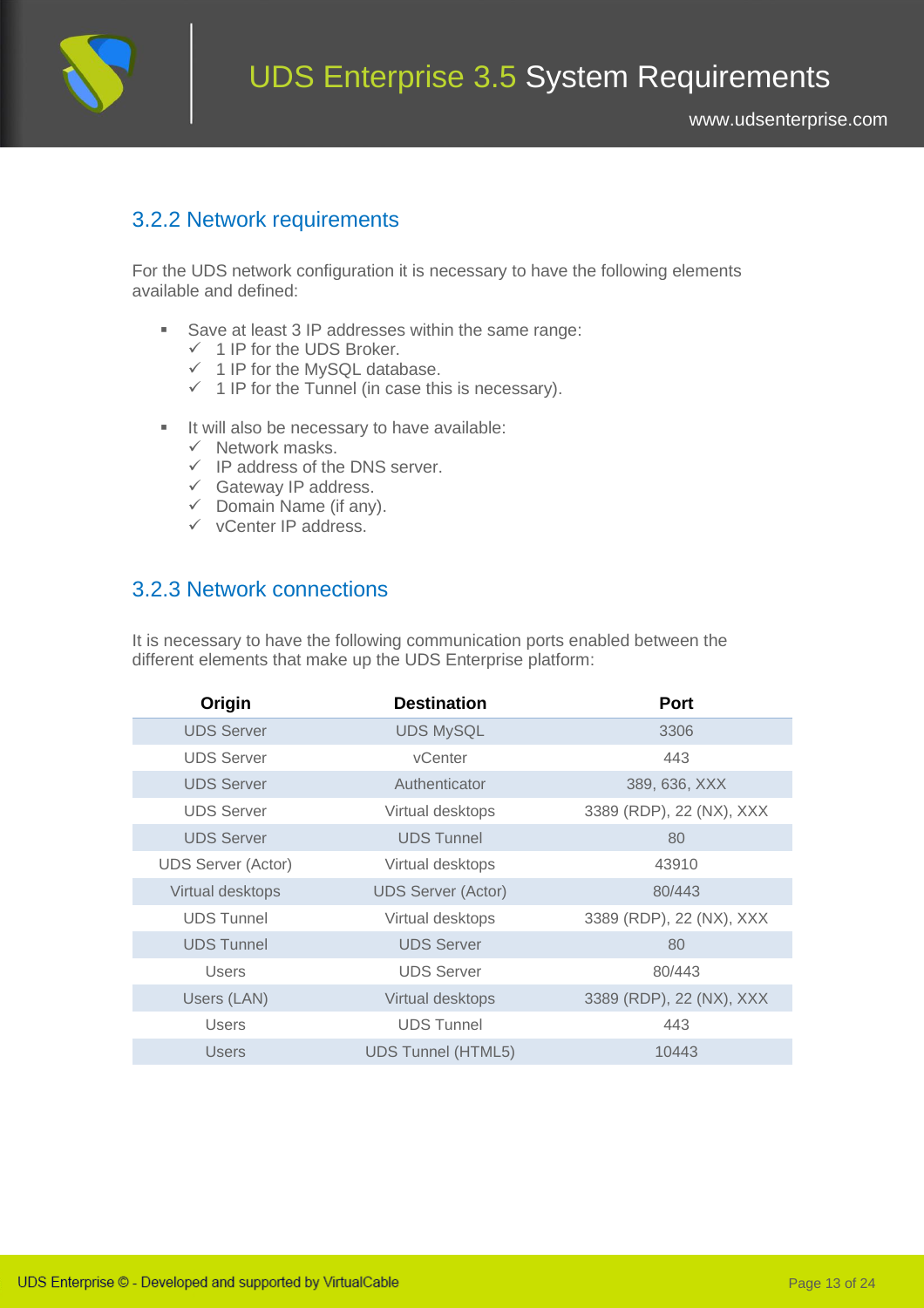

### <span id="page-14-0"></span>**3.3 oVirt Virtual Platform Requirements**

UDS can be deployed on oVirt platforms from version 4.

<span id="page-14-1"></span>The oVirt platform on which UDS will be deployed must meet the following requirements:

### 3.3.1 Configuration requirements

- At least one oVirt node server is needed to host the UDS servers and generate the virtual desktops.
- The oVirt platform must be managed by an oVirt Engine.
- For UDS to be installed and to send requests to oVirt Engine and for them to be executed, it is necessary to have the credentials of a user with administration permissions on the oVirt platform on which the virtual desktops will be deployed.
- It is necessary to have at least one cluster defined to create and configure the different virtual desktops managed by UDS.
- It is necessary to have defined at least one "Logical network" to which the virtual servers of the UDS platform will be connected.
- It is necessary to have defined at least one "Logical Network" to which the different virtual desktops managed by UDS will be connected.
- At least 34 GB of free disk space is required to host the virtual servers that make up UDS.
- At least 5 GB of free RAM is necessary to host the virtual servers that make up UDS.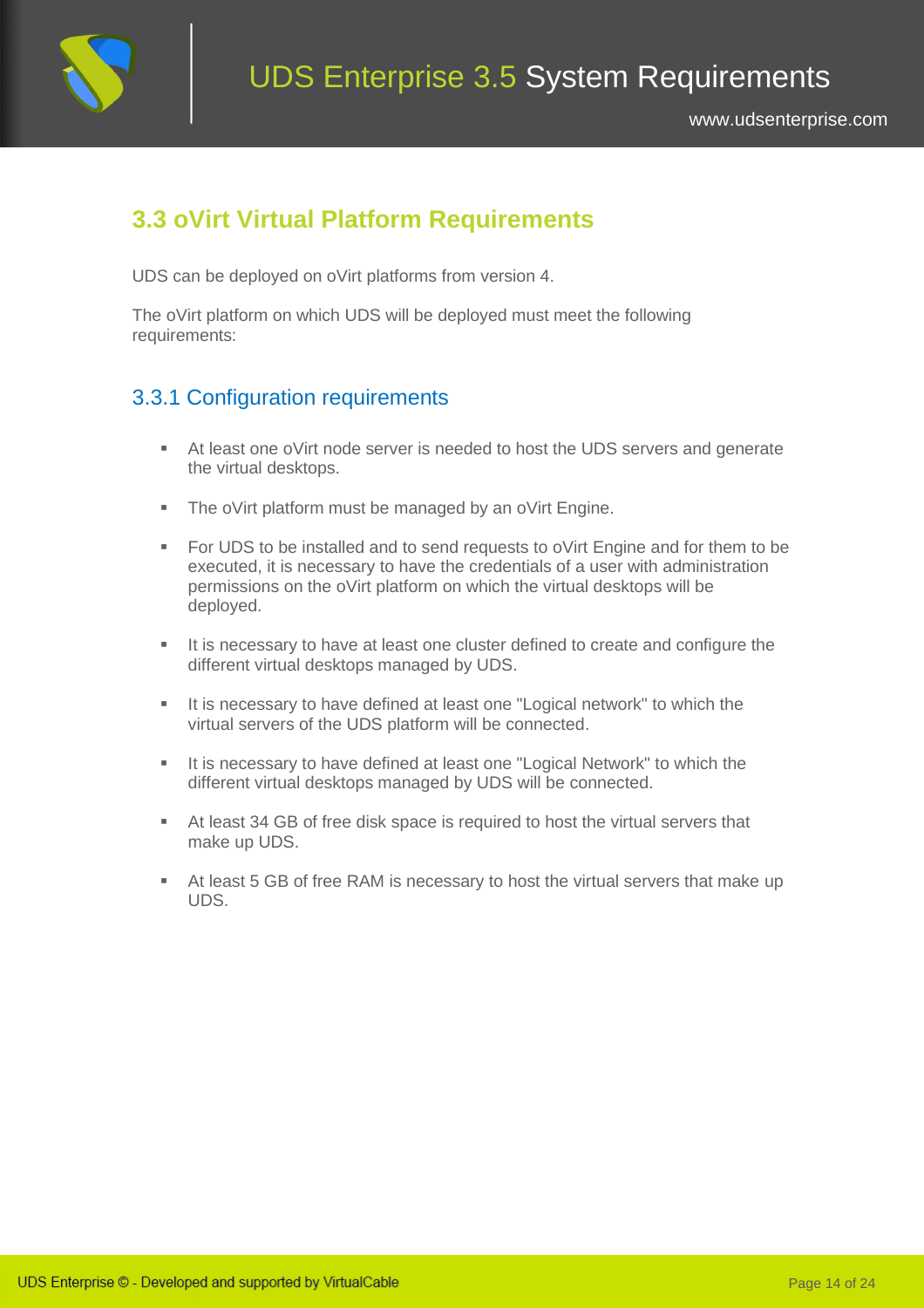

#### <span id="page-15-0"></span>3.3.2 Network requirements

To configure UDS network it is necessary to have the following elements available and defined:

- Save at least 3 IP addresses within the same range:
	- $\checkmark$  1 IP for the UDS Broker.
	- $\checkmark$  1 IP for the MySQL database.
	- $\checkmark$  1 IP for the Tunnel (in case this is necessary).
- It will also be necessary to have available:
	- $\checkmark$  Network masks.
	- $\checkmark$  IP address of the DNS server.
	- ✓ Gateway IP address.
	- $\checkmark$  Domain Name (if any).
	- ✓ oVirt Engine IP address.

### <span id="page-15-1"></span>3.3.3 Network connections

| Origin             | <b>Destination</b>        | <b>Port</b>              |
|--------------------|---------------------------|--------------------------|
| <b>UDS Server</b>  | <b>UDS MySQL</b>          | 3306                     |
| <b>UDS Server</b>  | oVirt Engine              | 443                      |
| <b>UDS Server</b>  | Authenticator             | 389, 636, XXX            |
| <b>UDS Server</b>  | Virtual desktops          | 3389 (RDP), 22 (NX), XXX |
| <b>UDS Server</b>  | <b>UDS Tunnel</b>         | 80                       |
| UDS Server (Actor) | Virtual desktops          | 43910                    |
| Virtual desktops   | <b>UDS Server (Actor)</b> | 80/443                   |
| <b>UDS Tunnel</b>  | Virtual desktops          | 3389 (RDP), 22 (NX), XXX |
| <b>UDS Tunnel</b>  | <b>UDS Server</b>         | 80                       |
| <b>Users</b>       | <b>UDS Server</b>         | 80/443                   |
| Users (LAN)        | Virtual desktops          | 3389 (RDP), 22 (NX), XXX |
| <b>Users</b>       | <b>UDS Tunnel</b>         | 443                      |
| Users              | <b>UDS Tunnel (HTML5)</b> | 10443                    |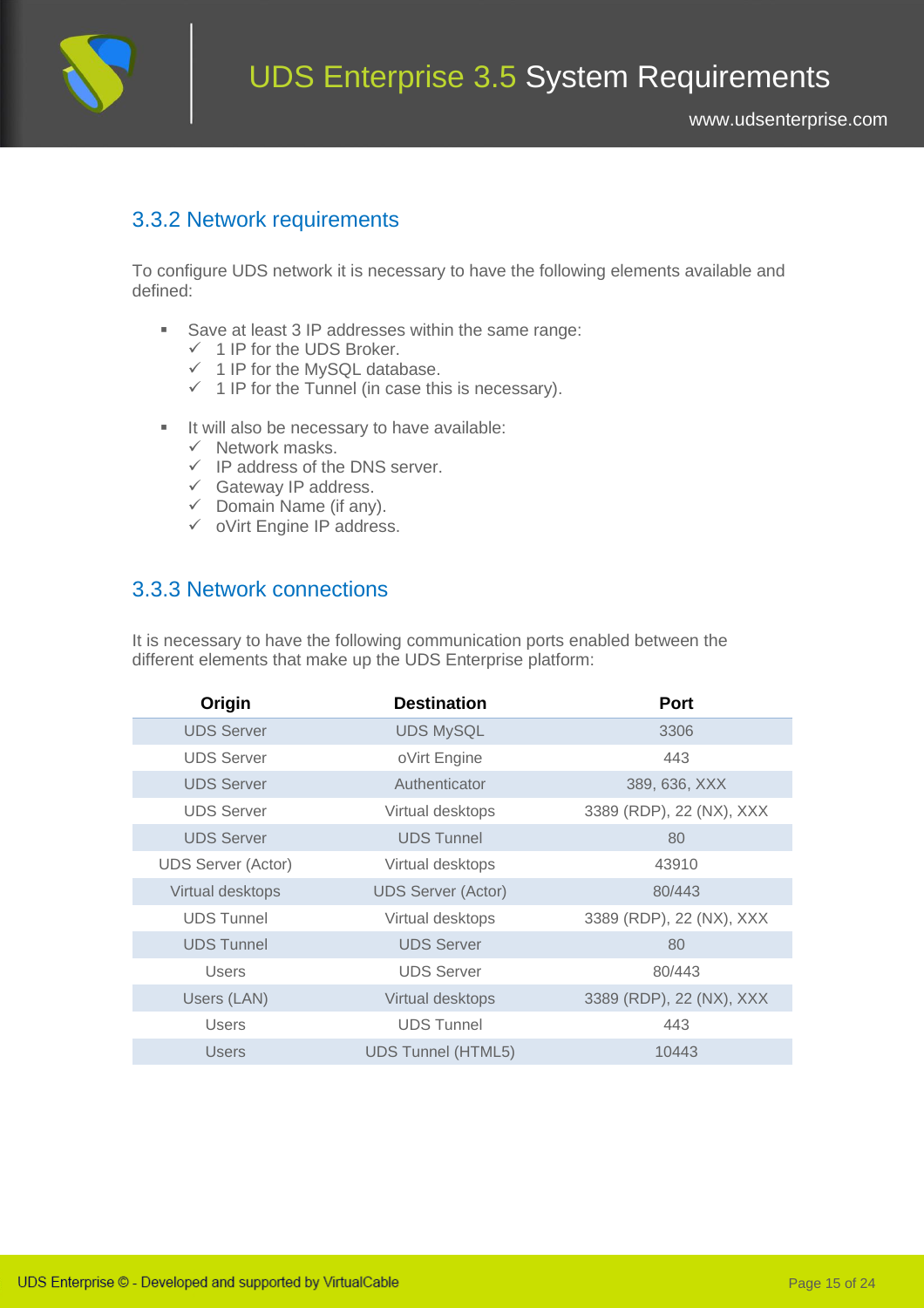

### <span id="page-16-0"></span>**3.4 REHV Virtual Platform Requirements**

UDS Enterprise can be deployed on Red Hat Enterprise Virtualization version 4.

<span id="page-16-1"></span>The RHEV platform on which UDS will be deployed must meet the following requirements:

### 3.4.1 Configuration requirements

- At least one RHEV server is needed to host the UDS servers and generate the virtual desktops.
- The RHEV platform must be managed by a RHEV Manager server.
- In order for UDS to be installed and to send requests to RHEV Manager and for these to be executed, it is necessary to have the credentials of a user with administration permissions on the RHEV platform on which the virtual desktops will be deployed.
- It is necessary to have at least one cluster defined to create and configure the different virtual desktops managed by UDS.
- It is necessary to have defined at least one "Logical Network" to which the virtual servers of the UDS platform will be connected.
- It is necessary to have defined at least one "Logical Network" to which the different virtual desktops managed by UDS will be connected.
- At least 34 GB of free disk space is required to host the virtual servers that make up UDS.
- At least 5 GB of free RAM is necessary to host the virtual servers that make up UDS.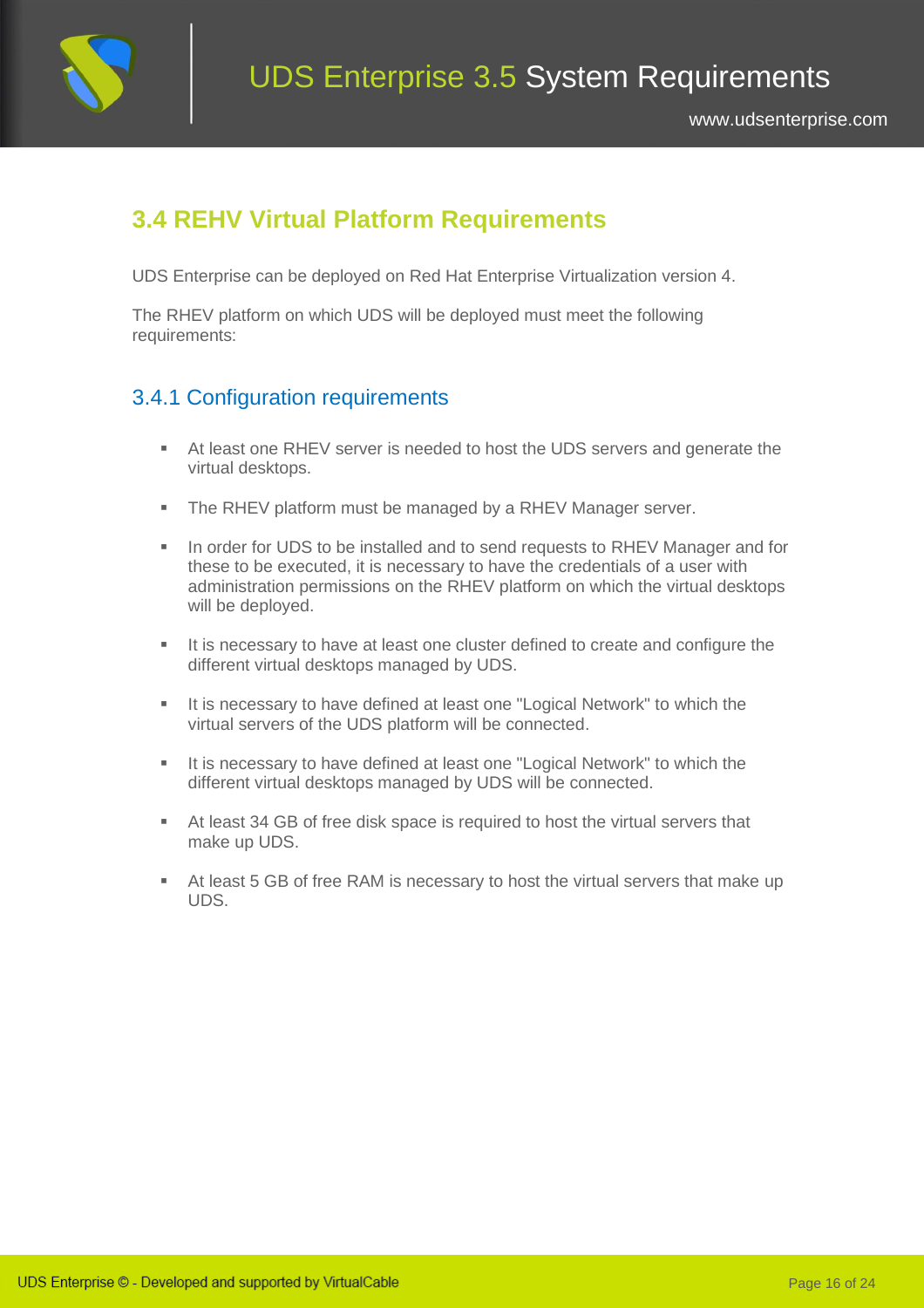

#### <span id="page-17-0"></span>3.4.2 Network requirements

To configure UDS network it is necessary to have the following elements available and defined:

- Save at least 3 IP addresses within the same range:
	- $\checkmark$  1 IP for the UDS Broker.
	- $\checkmark$  1 IP for the MySQL database.
	- $\checkmark$  1 IP for the Tunnel (in case this is necessary).
- It will also be necessary to have available:
	- $\checkmark$  Network masks.
	- $\checkmark$  IP address of the DNS server.
	- ✓ Gateway IP address.
	- $\checkmark$  Domain Name (if any).
	- ✓ RHEV Manager IP address.

### <span id="page-17-1"></span>3.4.3 Network connections

| Origin                    | <b>Destination</b>        | <b>Port</b>              |
|---------------------------|---------------------------|--------------------------|
| <b>UDS Server</b>         | <b>UDS MySQL</b>          | 3306                     |
| <b>UDS Server</b>         | <b>RHEV Manager</b>       | 443                      |
| <b>UDS Server</b>         | Authenticator             | 389, 636, XXX            |
| <b>UDS Server</b>         | Virtual desktops          | 3389 (RDP), 22 (NX), XXX |
| <b>UDS Server</b>         | <b>UDS Tunnel</b>         | 80                       |
| <b>UDS Server (Actor)</b> | Virtual desktops          | 43910                    |
| Virtual desktops          | <b>UDS Server (Actor)</b> | 80/443                   |
| <b>UDS Tunnel</b>         | Virtual desktops          | 3389 (RDP), 22 (NX), XXX |
| <b>UDS Tunnel</b>         | <b>UDS Server</b>         | 80                       |
| <b>Users</b>              | <b>UDS Server</b>         | 80/443                   |
| Users (LAN)               | Virtual desktop           | 3389 (RDP), 22 (NX), XXX |
| <b>Users</b>              | <b>UDS Tunnel</b>         | 443                      |
| Users                     | <b>UDS Tunnel (HTML5)</b> | 10443                    |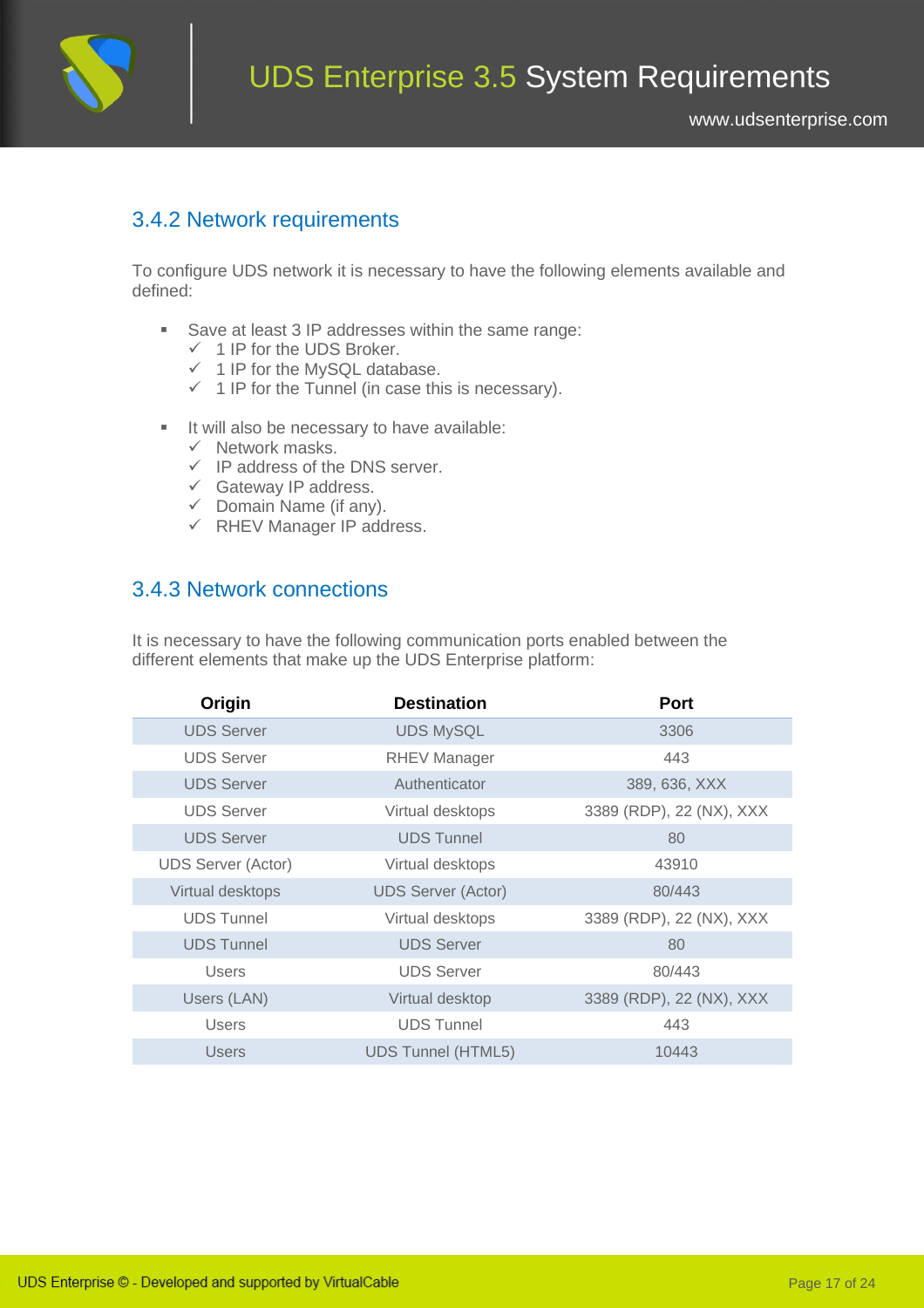

### <span id="page-18-0"></span>**3.5 Hyper-V Virtual Platform Requirements**

UDS Enterprise can be deployed on Microsoft Hyper-V version 3.

<span id="page-18-1"></span>The Microsoft Hyper-V platform on which UDS will be deployed must meet the following requirements:

### 3.5.1 Configuration requirements

- At least one Microsoft Hyper-V server with a valid license is required to host the UDS servers and generate the virtual desktops.
- At least one Microsoft Hyper-V server with a valid license is required to host the UDS servers and generate the virtual desktops.
- It is necessary to have defined at least one Virtual Switch to which the virtual servers of the UDS platform will be connected.
- It is necessary to have at least one Virtual Switch defined to which the different virtual desktops managed by UDS will be connected.
- It is necessary to have the credentials of a user with administration permissions on the Microsoft Hyper-V platform on which the virtual desktops will be deployed.
- At least 34 GB of free disk space is required to host the virtual servers that make up UDS.
- At least 5 GB of free RAM is necessary to host the virtual servers that make up UDS.
- The machines used as template machines (Gold Image) must be of the type: Generation 1.
- For the correct operation of Microsoft Hyper-V with UDS it is necessary to execute the following script (as administrator) on all Hyper-V hosts that will be used by UDS (even if they are part of a Hyper-V cluster):

```
Invoke-Expression ((New-Object 
System.Net.Webclient).DownloadString('http://images.udsenterpris
e.com/files/hyperv/EnableRemoting.ps1'))
```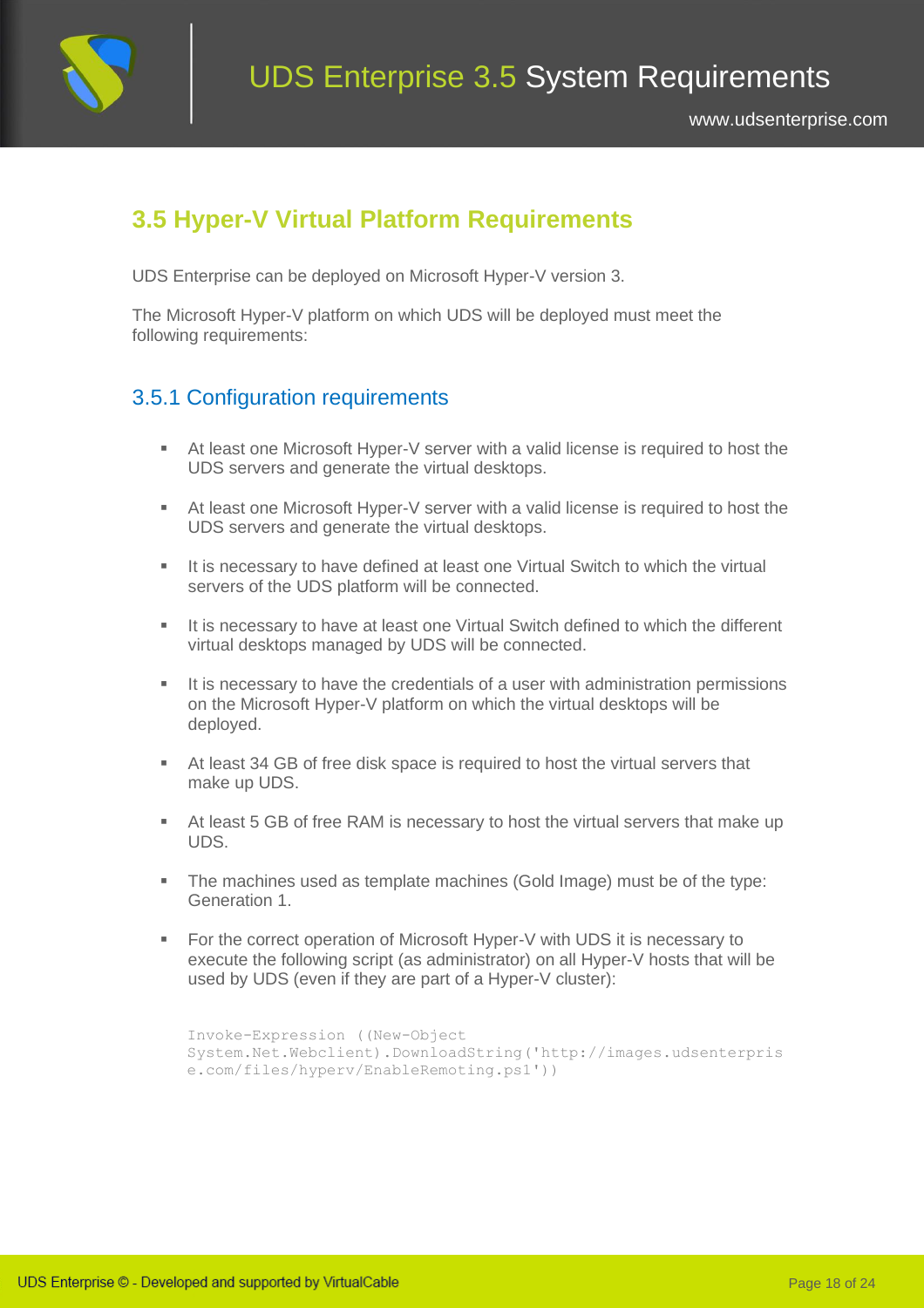

#### <span id="page-19-0"></span>3.5.2 Network requirements

To configure UDS network it is necessary to have the following elements available and defined:

- Save at least 3 IP addresses within the same range:
	- $\checkmark$  1 IP for the UDS Broker.
	- $\checkmark$  1 IP for the MySQL database.
	- $\checkmark$  1 IP for the Tunnel (in case this is necessary).
- It will also be necessary to have available:
	- $\checkmark$  Network masks.
	- $\checkmark$  IP address of the DNS server.
	- ✓ Gateway IP address.
	- $\checkmark$  Domain Name (if any).
	- ✓ Hyper-V server IP address.

### <span id="page-19-1"></span>3.5.3 Network connections

| Origin             | <b>Destination</b>        | <b>Port</b>              |
|--------------------|---------------------------|--------------------------|
| <b>UDS Server</b>  | <b>UDS MySQL</b>          | 3306                     |
| <b>UDS Server</b>  | Hyper-V                   | 443                      |
| <b>UDS Server</b>  | Authenticator             | 389, 636, XXX            |
| <b>UDS Server</b>  | Virtual desktops          | 3389 (RDP), 22 (NX), XXX |
| <b>UDS Server</b>  | <b>UDS Tunnel</b>         | 80                       |
| UDS Server (Actor) | Virtual desktops          | 43910                    |
| Virtual desktops   | <b>UDS Server (Actor)</b> | 80/443                   |
| <b>UDS Tunnel</b>  | Virtual desktops          | 3389 (RDP), 22 (NX), XXX |
| <b>UDS Tunnel</b>  | <b>UDS Server</b>         | 80                       |
| <b>Users</b>       | <b>UDS Server</b>         | 80/443                   |
| Users (LAN)        | Virtual desktops          | 3389 (RDP), 22 (NX), XXX |
| <b>Users</b>       | <b>UDS Tunnel</b>         | 443                      |
| Users              | <b>UDS Tunnel (HTML5)</b> | 10443                    |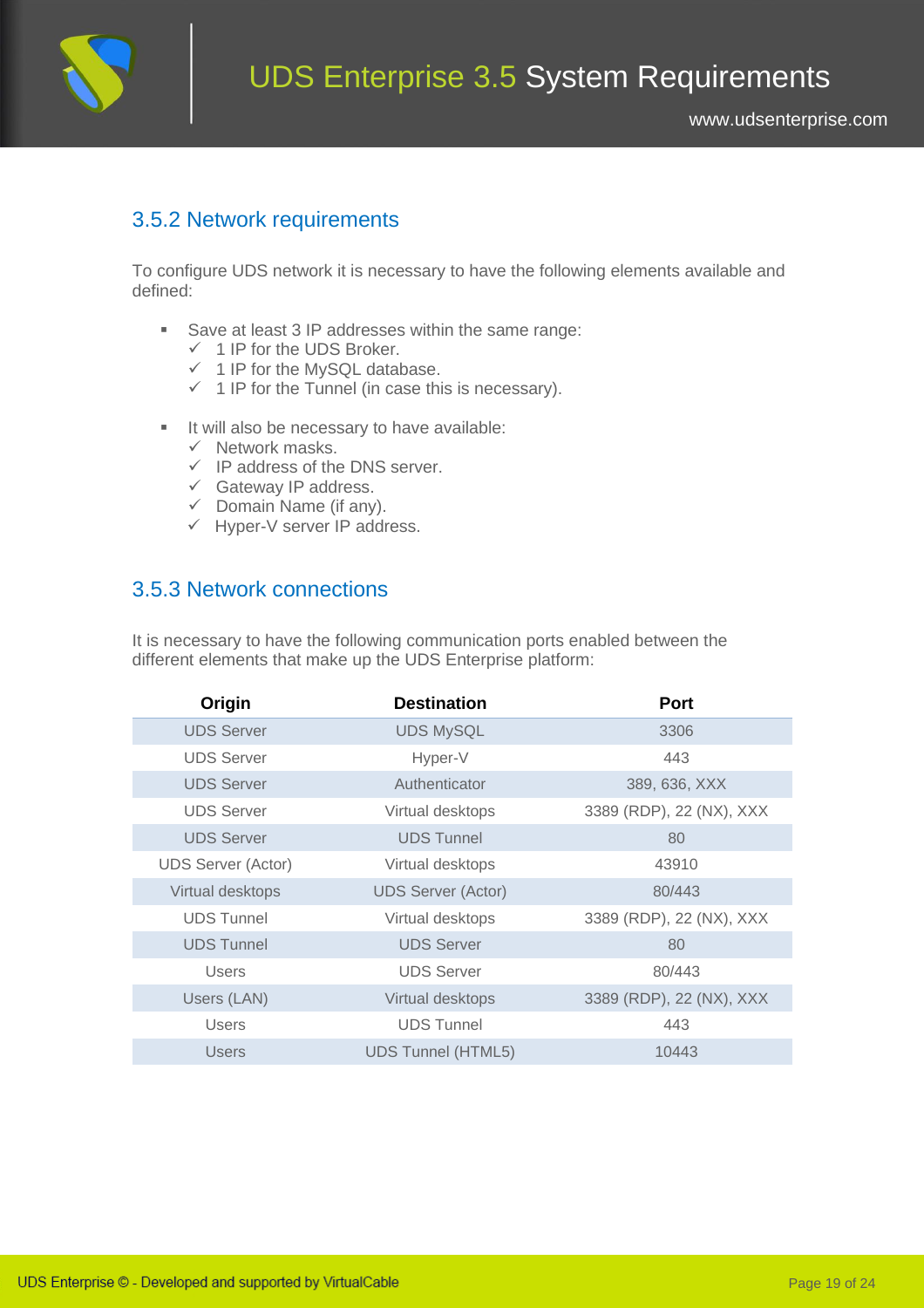

### <span id="page-20-0"></span>**3.6 XenServer/XCP-ng Virtual Platform Requirements**

UDS Enterprise can be deployed on XenServer/XCP-ng version 7.

<span id="page-20-1"></span>The XenServer/XCP-ng platform on which UDS will be deployed must meet the following requirements:

### 3.6.1 Configuration requirements

- At least one XenServer/XCP-ng server is required to host the UDS servers and generate the virtual desktops.
- In order for UDS to be installed and to send requests to XenServer/XCP-ng and for them to be executed, it is necessary to have the credentials of a user with administration permissions on the XenServer/XCP-ng platform where virtual desktops are going to be deployed.
- It is necessary to have defined at least one network to which the virtual servers of the UDS platform will be connected.
- **EXECT** It is necessary to have defined at least one network to which the different virtual desktops managed by UDS will be connected.
- At least 34 GB of free disk space is required to host the virtual servers that make up UDS.
- At least 5 GB of free RAM is necessary to host the virtual servers that make up UDS.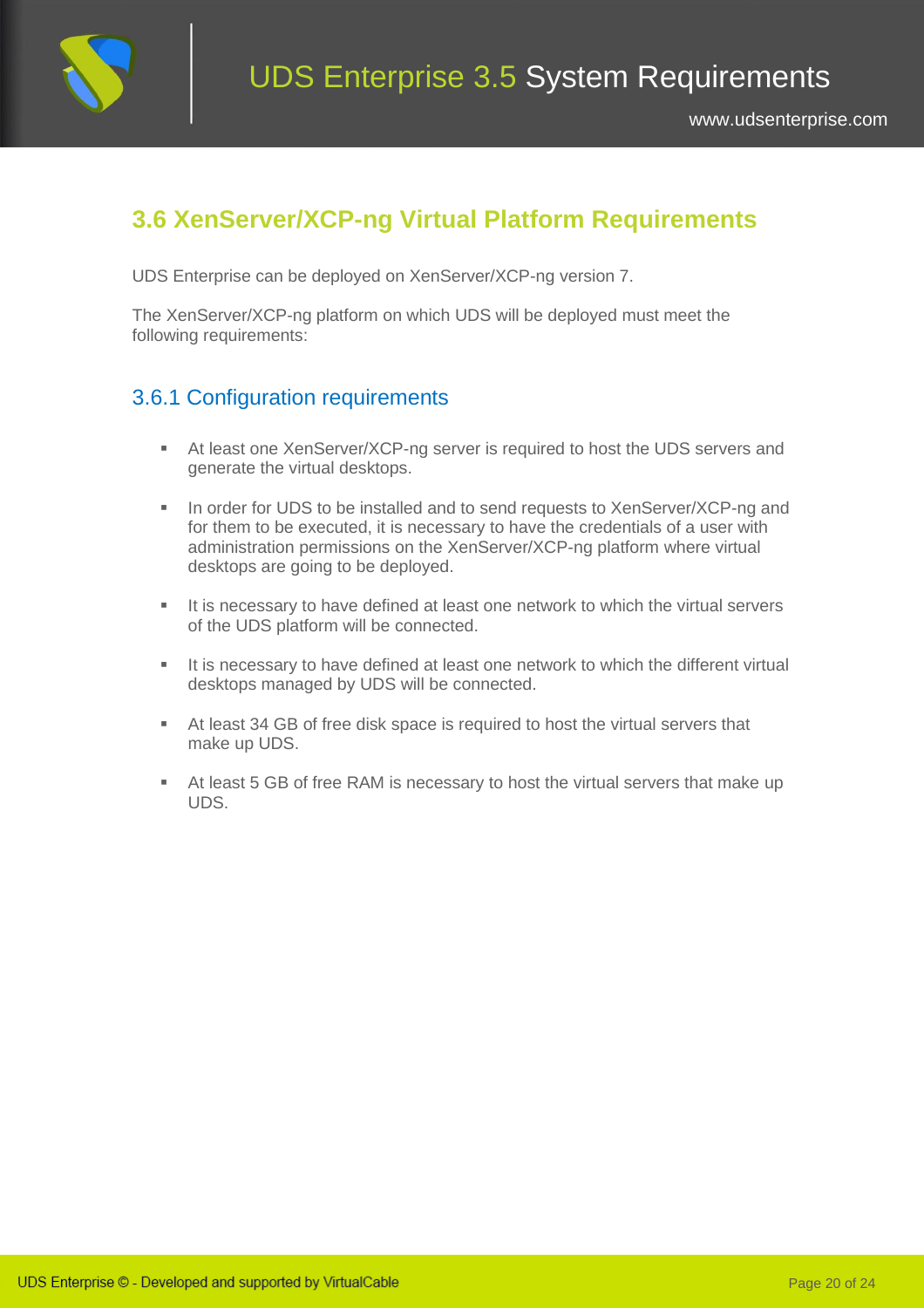

#### <span id="page-21-0"></span>3.6.2 Network requirements

To configure UDS network it is necessary to have the following elements available and defined:

- Save at least 3 IP addresses within the same range:
	- $\checkmark$  1 IP for the UDS Broker.
	- $\checkmark$  1 IP for the MySQL database.
	- $\checkmark$  1 IP for the Tunnel (in case this is necessary).
- It will also be necessary to have available:
	- $\checkmark$  Network masks.
	- $\checkmark$  IP address of the DNS server.
	- ✓ Gateway IP address.
	- $\checkmark$  Domain Name (if any).
	- ✓ IP address of the XenServer/XCP-ng master.

#### <span id="page-21-1"></span>3.6.3 Network connections

| Origin                    | <b>Destination</b>        | <b>Port</b>              |
|---------------------------|---------------------------|--------------------------|
| <b>UDS Server</b>         | <b>UDS MySQL</b>          | 3306                     |
| <b>UDS Server</b>         | XenServer/XCP-ng          | 443                      |
| <b>UDS Server</b>         | Authenticator             | 389, 636, XXX            |
| <b>UDS Server</b>         | Virtual desktops          | 3389 (RDP), 22 (NX), XXX |
| <b>UDS Server</b>         | <b>UDS Tunnel</b>         | 80                       |
| <b>UDS Server (Actor)</b> | Virtual desktops          | 43910                    |
| Virtual desktops          | <b>UDS Server (Actor)</b> | 80/443                   |
| <b>UDS Tunnel</b>         | Virtual desktops          | 3389 (RDP), 22 (NX), XXX |
| <b>UDS Tunnel</b>         | <b>UDS Server</b>         | 80                       |
| <b>Users</b>              | <b>UDS Server</b>         | 80/443                   |
| Users (LAN)               | Virtual desktops          | 3389 (RDP), 22 (NX), XXX |
| <b>Users</b>              | <b>UDS Tunnel</b>         | 443                      |
| <b>Users</b>              | <b>UDS Tunnel (HTML5)</b> | 10443                    |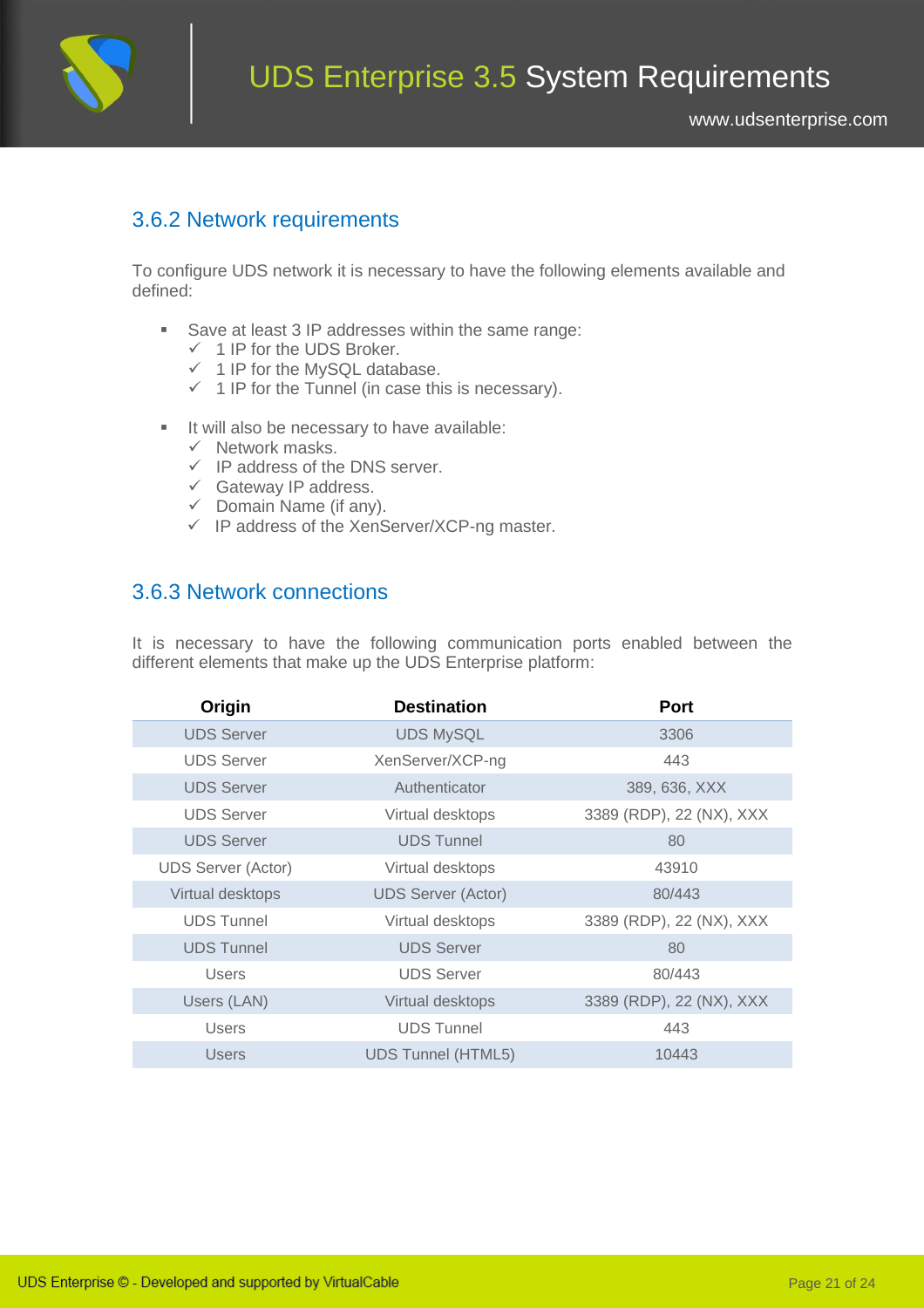

### <span id="page-22-0"></span>**3.7 Nutanix Acropolis Virtual Platform Requirements**

UDS Enterprise can be deployed on Nutanix Acropolis platforms.

<span id="page-22-1"></span>The Nutanix Acropolis platform on which UDS will be deployed must meet the following requirements:

### 3.7.1 Configuration requirements

- For UDS Enterprise to be installed and to send requests to Acropolis and for these to be executed, it is necessary to have the credentials of a user with administration permissions on the Acropolis platform on which the virtual desktops will be deployed.
- **EXECT** It is necessary to have defined at least one network to which the virtual servers of the UDS platform will be connected.
- **.** It is necessary to have defined at least one network to which the different virtual desktops managed by UDS will be connected.
- At least 34 GB of free disk space is required to host the virtual servers that make up UDS.
- At least 5 GB of free RAM is necessary to host the virtual servers that make up UDS.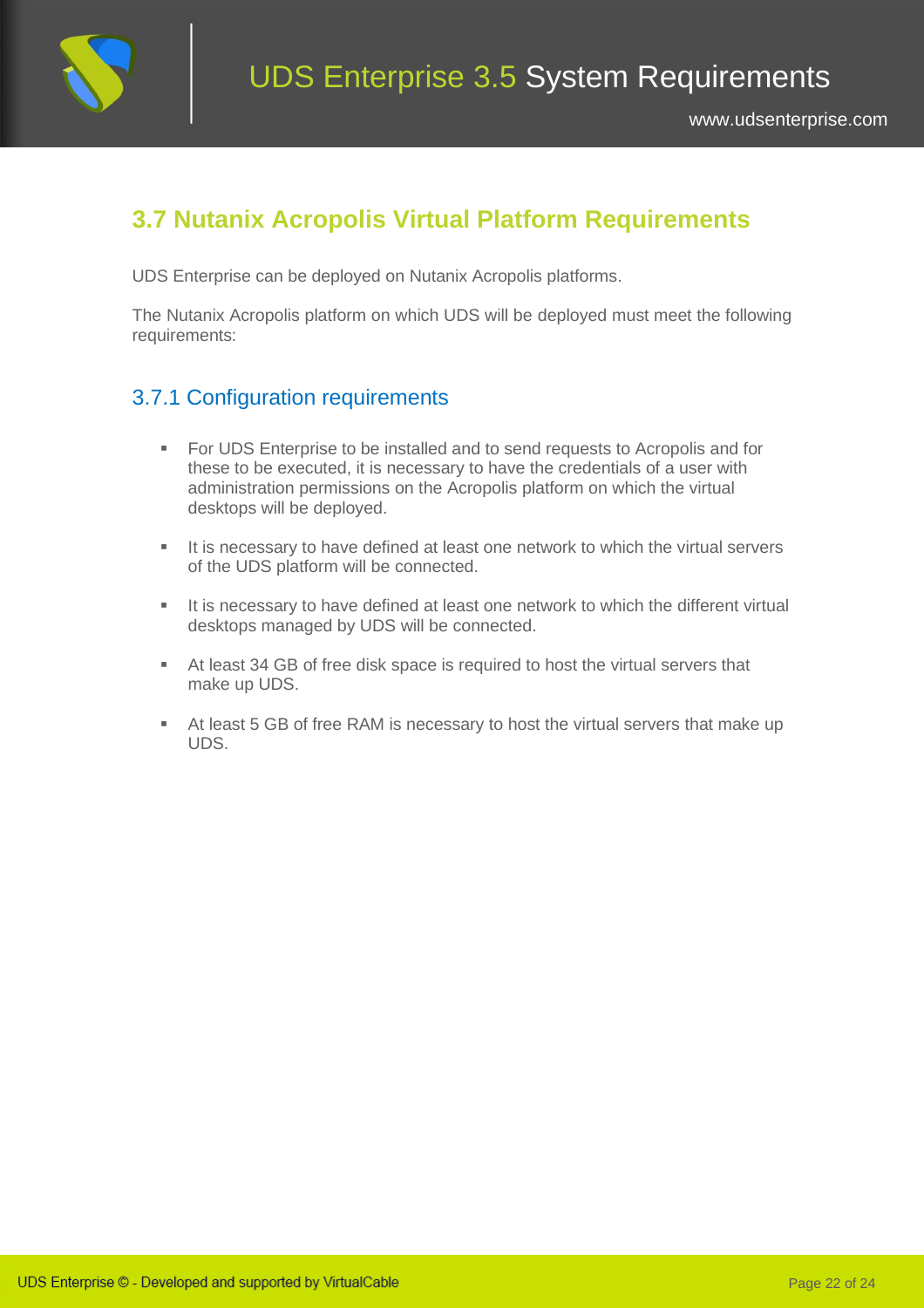

#### <span id="page-23-0"></span>3.7.2 Network requirements

To configure UDS network it is necessary to have the following elements available and defined:

- Reserve at least 3 IP addresses within the same range:
	- $\checkmark$  1 IP for the UDS Broker.
	- $\checkmark$  1 IP for the MySQL database.
	- $\checkmark$  1 IP for the Tunnel (in case this is necessary).
- It will also be necessary to have available:
	- $\checkmark$  Network masks.
	- $\checkmark$  IP address of the DNS server.
	- ✓ Gateway IP address.
	- $\checkmark$  Domain Name (if any).
	- $\checkmark$  Acropolis IP address.

### <span id="page-23-1"></span>3.7.3 Network connections

| Origin                    | <b>Destination</b>        | <b>Port</b>              |
|---------------------------|---------------------------|--------------------------|
| <b>UDS Server</b>         | <b>UDS MySQL</b>          | 3306                     |
| <b>UDS Server</b>         | Acropolis                 | 443                      |
| <b>UDS Server</b>         | Authenticator             | 389, 636, XXX            |
| <b>UDS Server</b>         | Virtual desktops          | 3389 (RDP), 22 (NX), XXX |
| <b>UDS Server</b>         | <b>UDS Tunnel</b>         | 80                       |
| <b>UDS Server (Actor)</b> | Virtual desktops          | 43910                    |
| Virtual desktops          | <b>UDS Server (Actor)</b> | 80/443                   |
| <b>UDS Tunnel</b>         | Virtual desktops          | 3389 (RDP), 22 (NX), XXX |
| <b>UDS Tunnel</b>         | <b>UDS Server</b>         | 80                       |
| <b>Users</b>              | <b>UDS Server</b>         | 80/443                   |
| Users (LAN)               | Virtual desktops          | 3389 (RDP), 22 (NX), XXX |
| <b>Users</b>              | <b>UDS Tunnel</b>         | 443                      |
| <b>Users</b>              | <b>UDS Tunnel (HTML5)</b> | 10443                    |